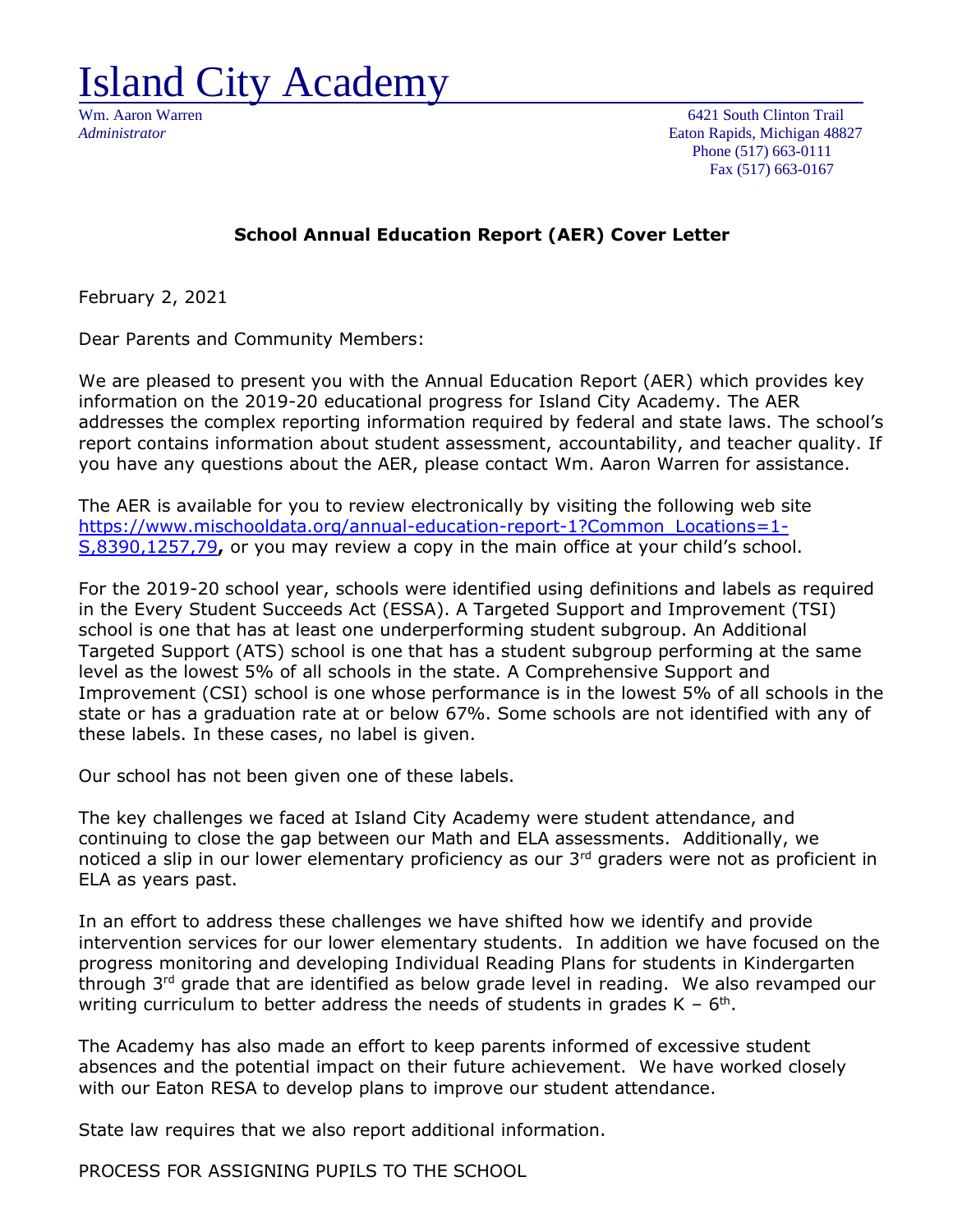# **2019 – 2020**

Siblings of currently enrolled students are given priority provided there is enough class space available for the sibling(s) and if the application(s) clearly identifies siblings. Sibling priority is given in the following manner: Siblings of students enrolled in ICA the previous academic year will receive first priority before the random lottery. If there are more siblings of currently enrolled students than classroom spaces from among the siblings in that grade, the remaining siblings will be put on a waiting list for that grade in the order of random selection.

Siblings of new students enrolled for the upcoming academic year will receive second priority. As each new student is enrolled, ICA will enroll the sibling(s) identified on the enrolled student's application in the appropriate grade(s), provided space is still available in the sibling's grade. If the sibling's grade is full, the sibling will be added to the waiting list for that grade.

ICA defines sibling as brothers and sisters living full-time in the same household with a parent, grandparent, guardian, or foster parent.

The random selection drawing shall be open to the public and ICA will notify all applicants of the date, time, and place of drawing via a public notice in a local publication. ICA will have a non-affiliated, public official draw names until all of the available classroom spaces have been filled. The remaining names will be drawn thereafter and assigned to a classroom waiting list for each grade level in the order of selection.

Applicants placed on the waiting list for any given school year must resubmit an application for the next school year in order to be considered for admission. A new waiting list is created for each school year.

While ICA would like to give priority to those applicants who have had their name on the waiting list for the previous year, the laws governing public school academies prohibit ICA from doing so.

ICA will not accept applications that do not have the required accompanying information**.**

## **2018 – 2019**

Siblings of currently enrolled students are given priority provided there is enough class space available for the sibling(s) and if the application(s) clearly identifies siblings. Sibling priority is given in the following manner: Siblings of students enrolled in ICA the previous academic year will receive first priority before the random lottery. If there are more siblings of currently enrolled students than classroom spaces from among the siblings in that grade, the remaining siblings will be put on a waiting list for that grade in the order of random selection.

Siblings of new students enrolled for the upcoming academic year will receive second priority. As each new student is enrolled, ICA will enroll the sibling(s) identified on the enrolled student's application in the appropriate grade(s),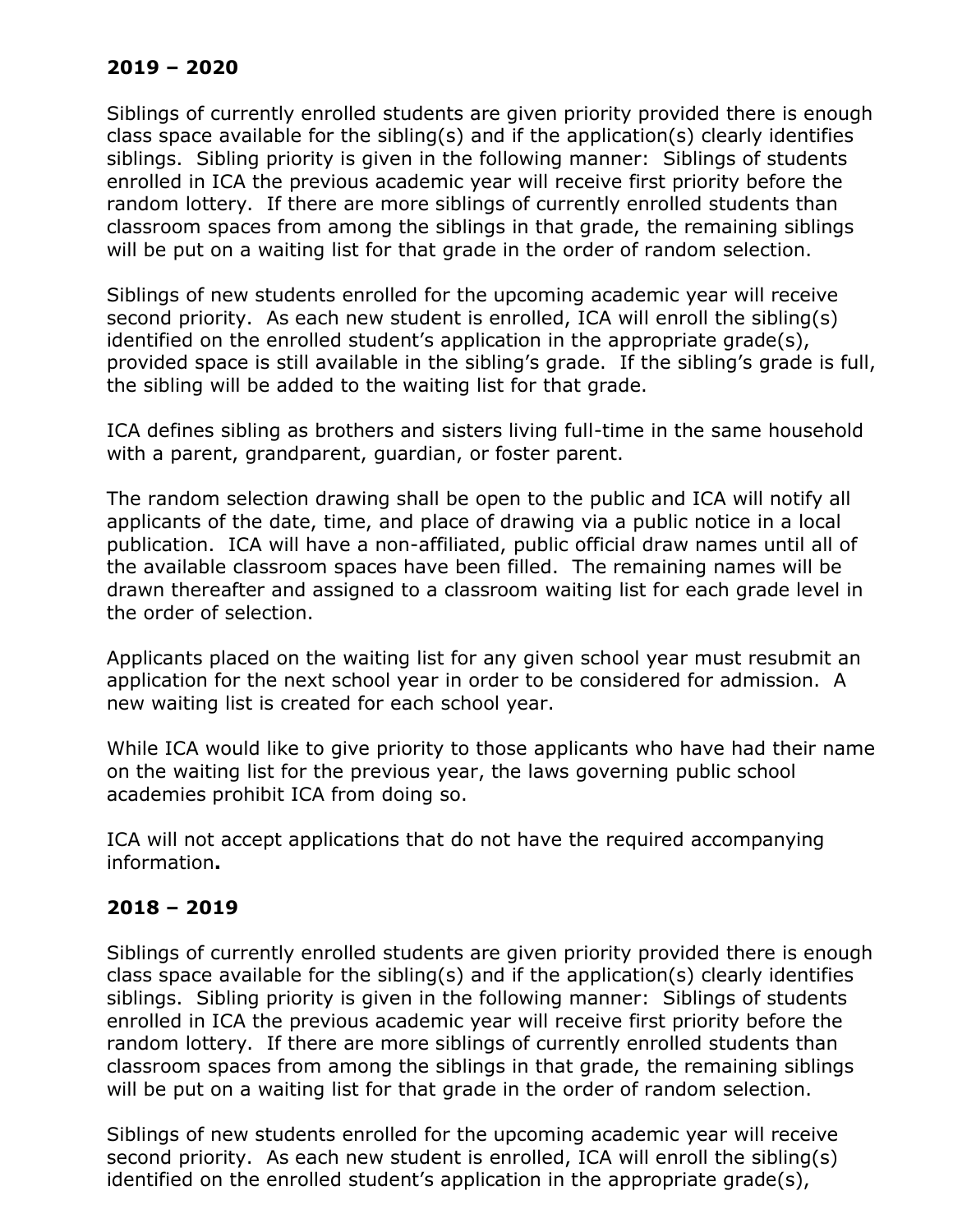provided space is still available in the sibling's grade. If the sibling's grade is full, the sibling will be added to the waiting list for that grade.

ICA defines sibling as brothers and sisters living full-time in the same household with a parent, grandparent, guardian, or foster parent.

The random selection drawing shall be open to the public and ICA will notify all applicants of the date, time, and place of drawing via a public notice in a local publication. ICA will have a non-affiliated, public official draw names until all of the available classroom spaces have been filled. The remaining names will be drawn thereafter and assigned to a classroom waiting list for each grade level in the order of selection.

Applicants placed on the waiting list for any given school year must resubmit an application for the next school year in order to be considered for admission. A new waiting list is created for each school year.

While ICA would like to give priority to those applicants who have had their name on the waiting list for the previous year, the laws governing public school academies prohibit ICA from doing so.

ICA will not accept applications that do not have the required accompanying information**.**

1. THE STATUS OF THE 3-5 YEAR SCHOOL IMPROVEMENT PLAN

### **2019 – 2020**

ICA has a School Improvement Plan with goals extending three years into the future. This Plan was revised during the 2018 - 2019 school year and was revised/reviewed during the 2019 – 2020 school year.

In an effort to meet the goals staff Professional Development for the 2019 – 2020 school year was focused on changing how we use our school data to improve instruction. In addition, we revised our current PBIS system and made adjustments for the upcoming school year.

#### **2018 – 2019**

ICA has a School Improvement Plan with goals extending three years into the future. This Plan was revised during the 2016 - 2017 school year and was revised/reviewed during the 2017 – 2018 school year.

In an effort to meet the goals staff Professional Development for the 2017 – 2018 school year was focused on training on the new Writing Program and a focus on classroom instruction. We also monitored the effectiveness of our current PBIS system and made adjustments for the upcoming school year.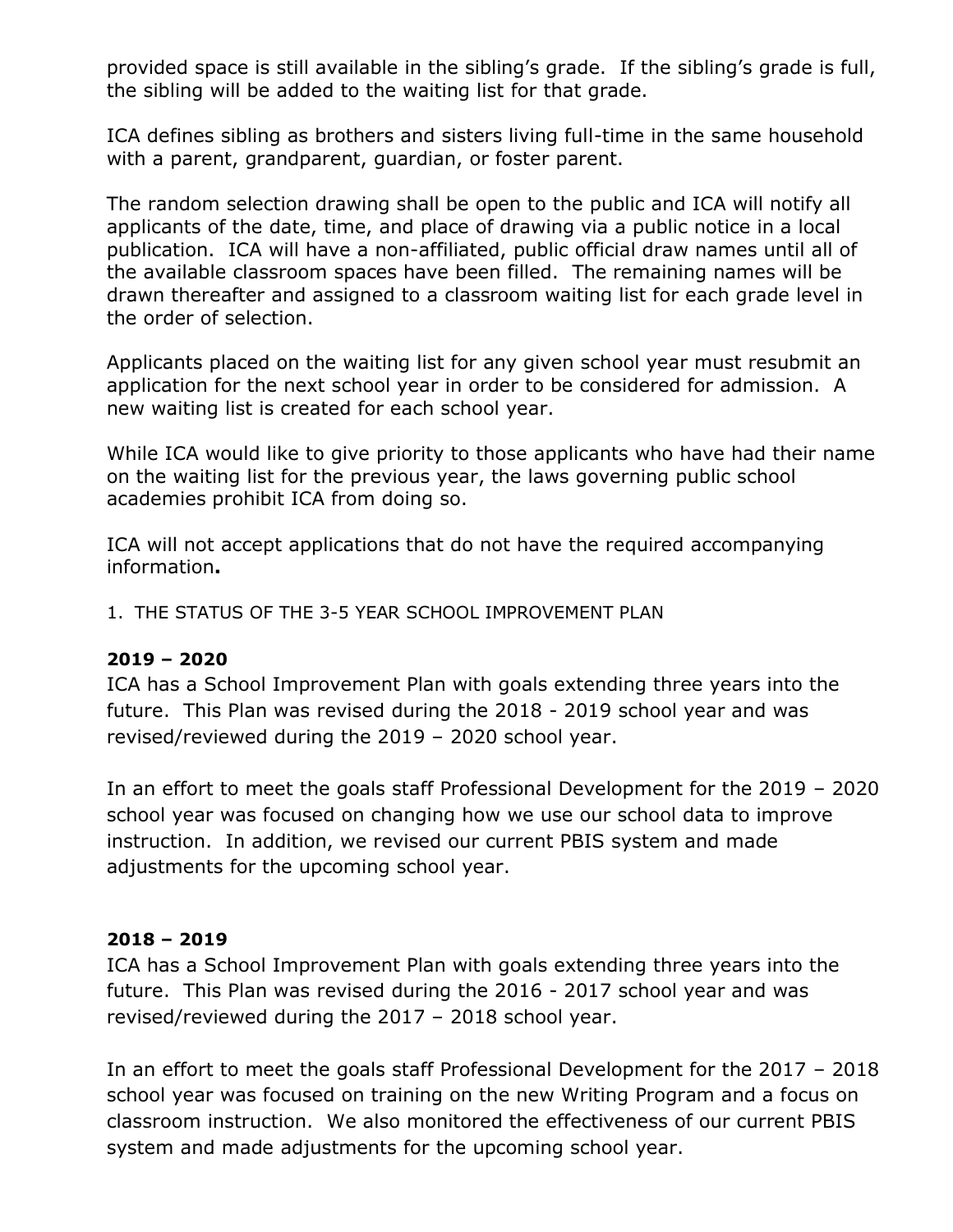#### 2. A BRIEF DESCRIPTION OF EACH SPECIALIZED SCHOOL

### **2019 – 2020**

Island City Academy is a comprehensive K-8 elementary school authorized by Central Michigan University. Island City Academy is open to all students, without exception, free of charge. Island City Academy does not have a specialized school.

### **2018 – 2019**

Island City Academy is a comprehensive K-8 elementary school authorized by Central Michigan University. Island City Academy is open to all students, without exception, free of charge. Island City Academy does not have a specialized school.

3. IDENTIFY HOW TO ACCESS A COPY OF THE CORE CURRICULUM, A DESCRIPTION OF ITS IMPLEMENTATION, AND AN EXPLANATION OF THE VARIANCES FROM THE STATE'S MODEL

Island City Academy's curriculum is driven by the State of Michigan curriculum standards. ICA has adopted the National Common Core Curriculum for Mathematics and English Language Arts. The Academy has adopted the science curriculum that is supported through the Battle Creek Science and Math Center. ICA is also utilizing Rosetta Stone to provide an in-depth Spanish curriculum for our students in  $1^{st}$  –  $8^{th}$  grade. A copy of the core curriculum can be obtained by parents via written request submitted to the school administration.

In 2018 - 2019, our curriculum is fully aligned and implemented using the Common Core State Standards and the Michigan Grade Level Content Expectations (GLCE) as the foundation.

4. THE AGGREGATE STUDENT ACHIEVEMENT RESULTS FOR ANY LOCAL COMPETENCY TESTS OR NATIONALLY NORMED ACHIEVEMENT TESTS

Due to the Covid-19 Pandemic we were not able to conduct our Spring Assessments and thus Fall-to-Spring results are not available for the 2019 – 2020 Academic Year.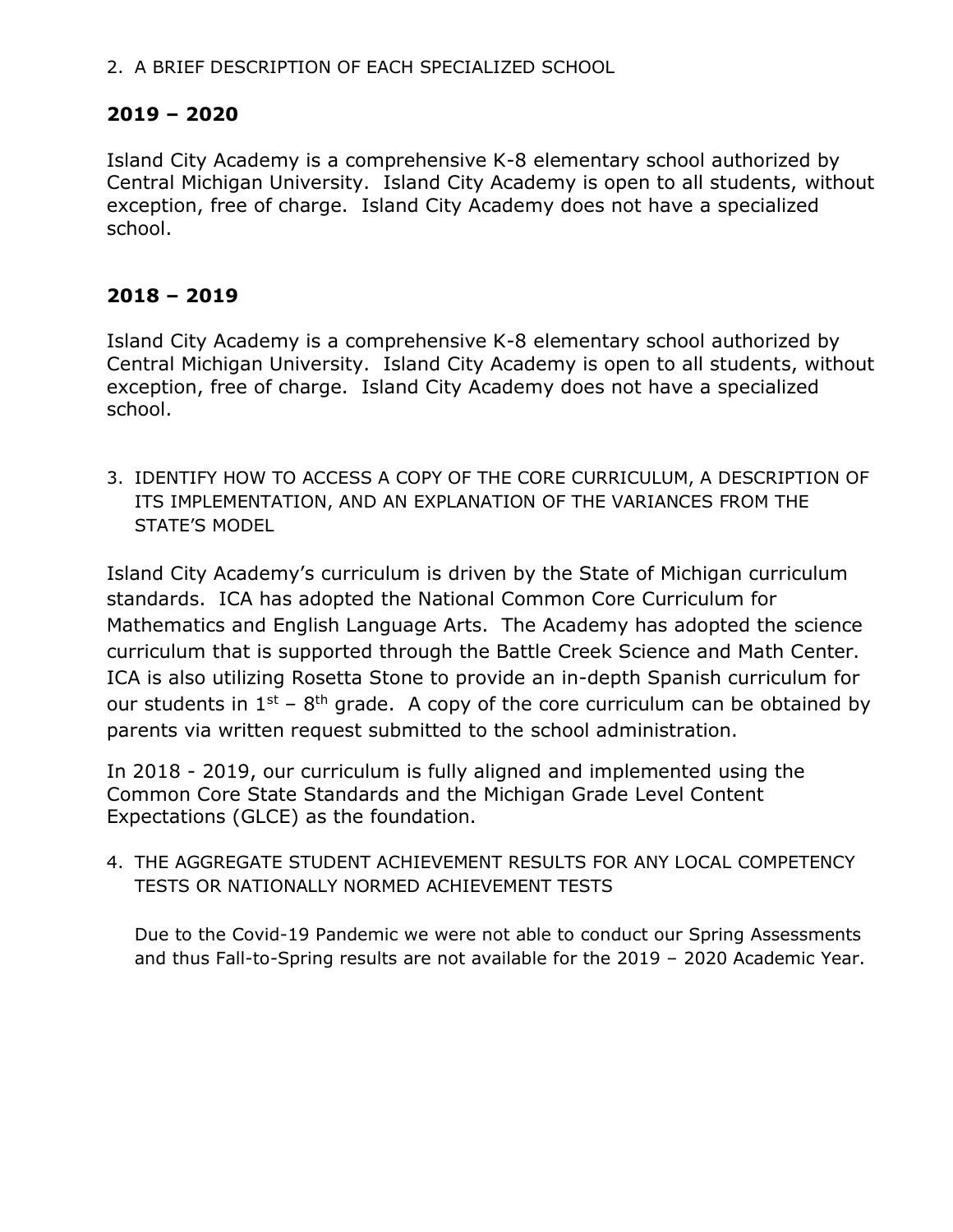# **Island City Academy**<br>Reading Growth

MAP FALL-TO-SPRING RESULTS - READING GROWTH



Very Low (1-44) - Low (45-49) - Moderate (50-64) - High (65-99)

MEDIAN GROWTH PERCENTILE & PERCENT OF STUDENTS IN PERCENTILE CATEGORIES 2016-2017 2017-2018 2018-2019



# **Island City Academy**<br>Reading Achievement

300





#### PERCENT OF STUDENTS MEETING THE TARGET

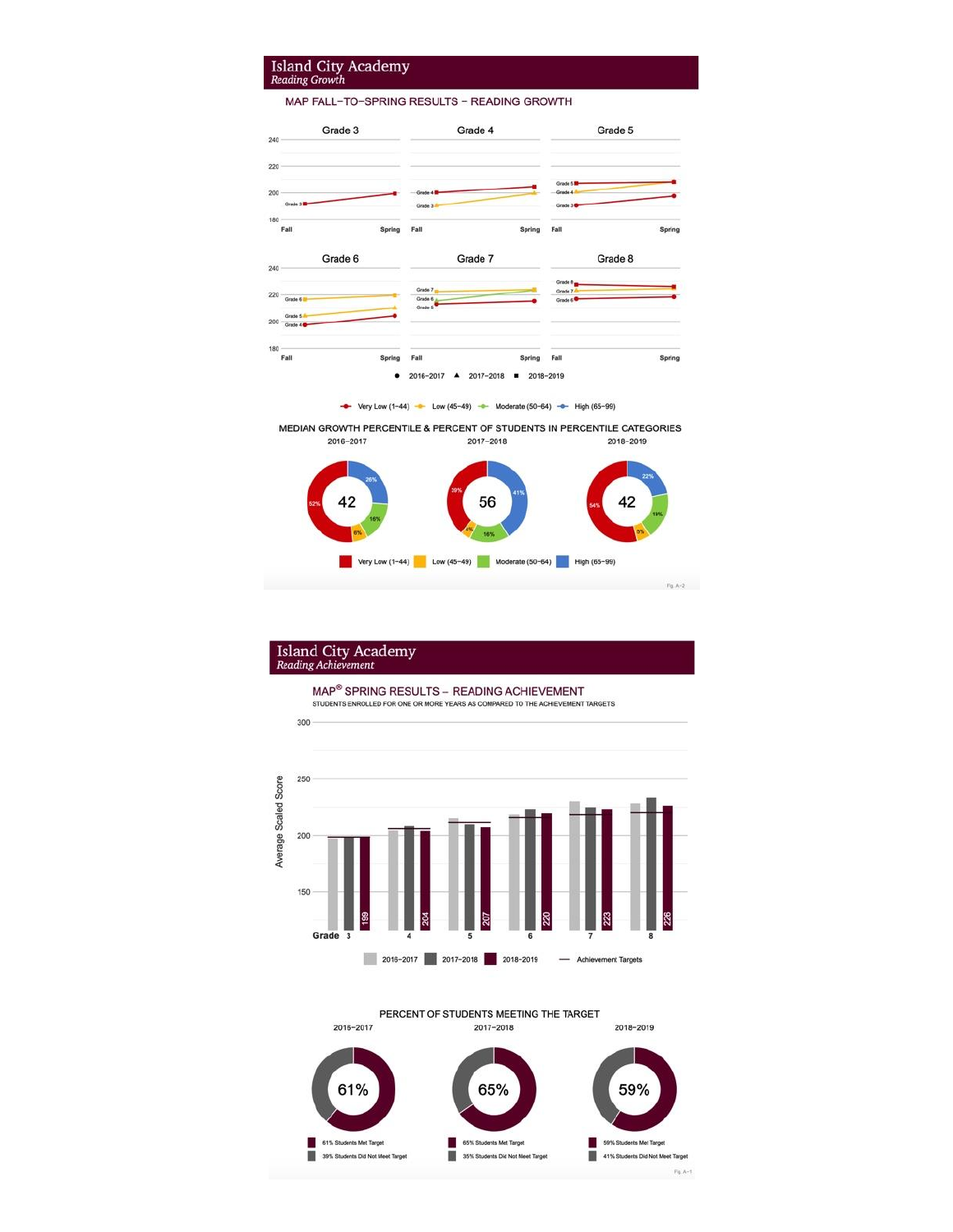# **Island City Academy**<br>Math Growth

MAP FALL-TO-SPRING RESULTS - MATH GROWTH



Very Low (1-44) - Low (45-49) - Moderate (50-64) - High (65-99)

MEDIAN GROWTH PERCENTILE & PERCENT OF STUDENTS IN PERCENTILE CATEGORIES 2016-2017 2017-2018 2018-2019



# Island City Academy<br>Math Achievement

300

MAP SPRING RESULTS - MATH ACHIEVEMENT STUDENTS ENROLLED FOR ONE OR MORE YEARS AS COMPARED TO THE ACHIEVEMENT TARGETS



PERCENT OF STUDENTS MEETING THE TARGET 2016-2017 2017-2018 2018-2019